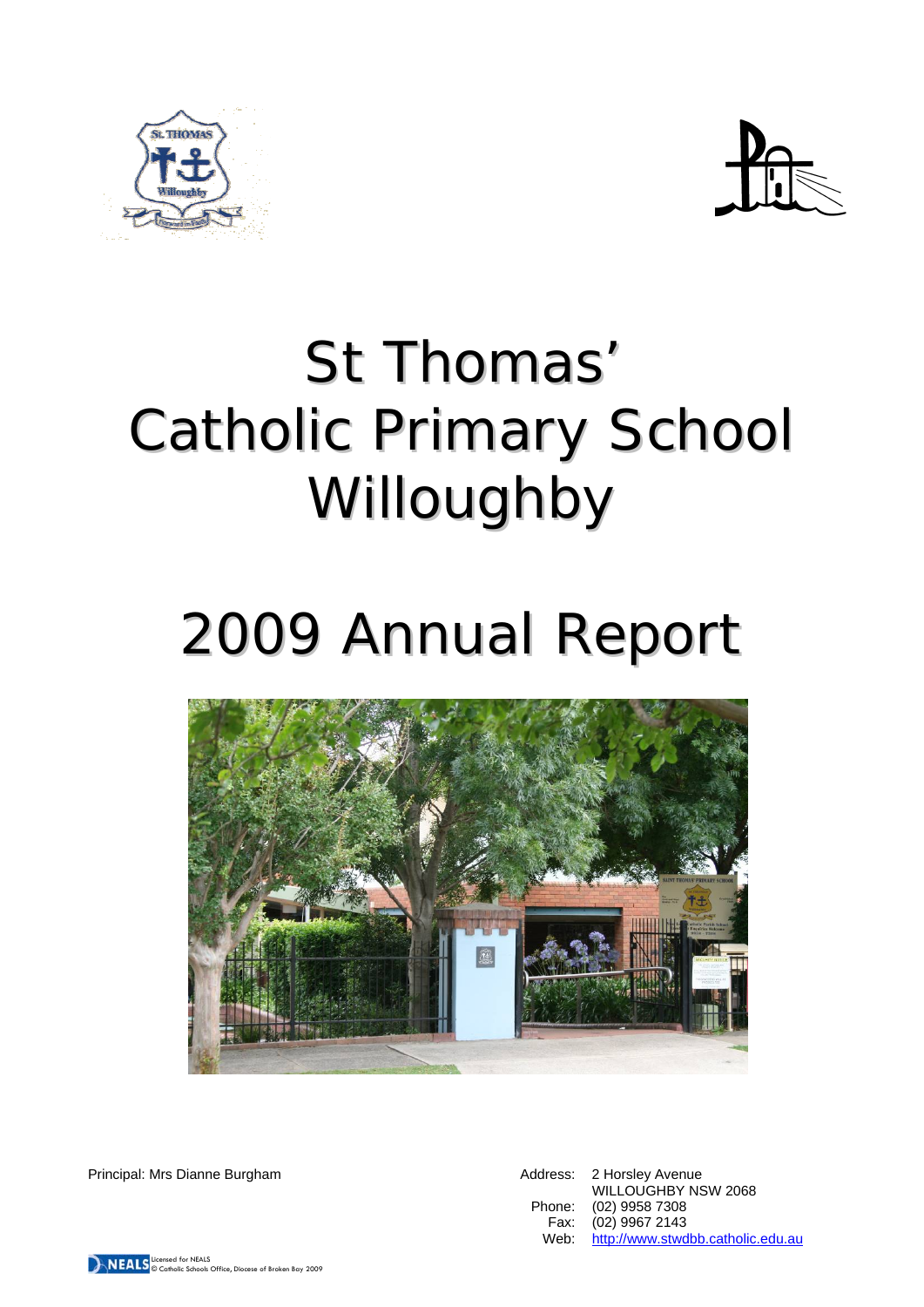

## **1. Message from Key Groups in Our School Community**

#### **1.1 Message from the Principal**

Our purpose as a Catholic school in the St Thomas Willoughby community is to provide an education which challenges all members of our community to reach for their full potential in an environment where all feel welcomed, accepted, loved and forgiven. This is how we demonstrate God's love and share in the teaching of Jesus.

St Thomas' is well regarded in the local community for providing an excellent, well balanced education for its students and for its sense of community and pastoral care. This report provides an overview of activities and events during the 2009 school year which contributed to the achievement of our goals and the continued development of our Catholic school community. 2009 has been a full and eventful year and we are proud of the broad range of our successes. These include excellent NAPLAN results, finalist placings in the Australian Independent Schools Debating Association Competitions, a Maths Olympiad medal, sports representation at Diocesan level, and an outstandingly successful Art and Craft Show.

#### **1.2 Message from the Parent Body**

The role of the Parents' and Friends' Association is to build and strengthen the partnership between home, school and parish, and to raise funds for the benefit of our children's overall development. In 2009 the P&F hosted a number of events and provided practical help and support to the principal and staff. Achievements in 2009 included initiation of a parent forum on Boys Education, purchase of additional playground equipment, installation of storage sheds for sporting equipment, and a very successful Art and Craft Show.

#### **1.3 Message from the Student Body**

There were so many things in 2009 to enjoy and celebrate. As Year 6 school leaders we took on special responsibilities. Some examples of these are:

- running Friday assemblies
- supporting and looking after Kindergarten children through the Buddy Program
- helping at the opening night for the Art and Craft Show
- organising and running a lunchtime games afternoon to raise money for Social Justice.

We enjoyed our leadership experiences and thank our teachers and parents for their support.

*Year 6 School Leaders*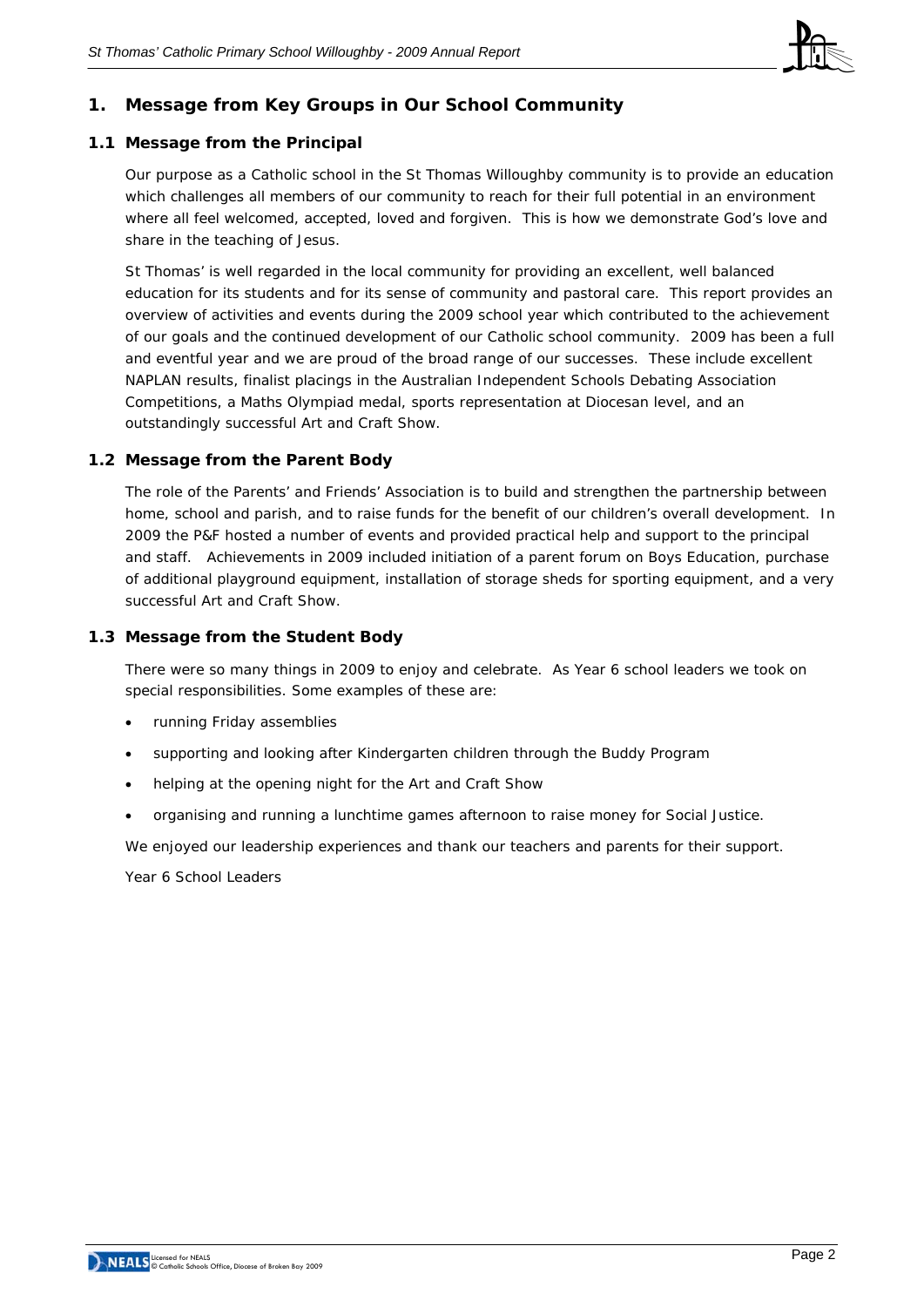

## **2. School Profile**

#### **2.1 Introduction**

St Thomas' Catholic Primary School is a co-educational primary school catering for students from Kindergarten to Year 6. It is situated on the lower North Shore of Sydney in the parish of Willoughby in the Diocese of Broken Bay. Students are drawn from the suburbs of Willoughby, Artarmon, Northbridge, Chatswood, Roseville, Naremburn, Middle Cove and Castlecrag.

The school enjoys a positive profile in the local community with a high demand for places. A comment often heard is that St Thomas' retains the feeling of a local village school despite the increasing numbers.

#### **2.2 Student Profile**

The following information describes the student profile for 2009:

| Girls |     |    | Boys LBOTE* Indigenous Total |     |
|-------|-----|----|------------------------------|-----|
| 154   | 147 | 41 | O                            | 301 |

\*Language background other than English

#### **2.3 Enrolment Policy**

The Diocese of Broken Bay has established an **[Enrolment Policy](http://www.cso.brokenbay.catholic.edu.au/resources/pdfs/Policy-Enrolment_Apr2006.pdf)**† which is implemented by all systemic schools in the Diocese.

The implementation of this policy is monitored by the Catholic Schools Office.

†Copies of this policy and other policies in this report may be obtained from the Catholic Schools Office website at: <http://www.csodbb.catholic.edu.au/about/index.html>or by contacting the Catholic Schools Office.

#### **2.4 Staff Profile**

The NSW government requires that this report details the number of teachers in each of the following categories:

- a) have teaching qualifications from a higher education institution within Australia or as recognised within the National Office of Overseas Skills Recognition (AEI-NOOSR) guidelines
- b) have qualifications as a graduate from a higher education institution within Australia or one recognised within the AEI-NOOSR guidelines but lack formal teacher education qualifications
- c) do not have qualifications as described in (a) or (b) but have relevant successful teaching experience or appropriate knowledge relevant to the teaching context. Such teachers must have been employed:
	- to 'teach' in NSW before 1 October 2004 (either on a permanent, casual or temporary basis), and
	- as a 'teacher' during the last five (5) years in a permanent, casual or temporary capacity.

| а  | C | Total |
|----|---|-------|
| 18 |   | 19    |

Further information about the staff profile can be found in the School Facts section of the school's profile page on the *My School* website.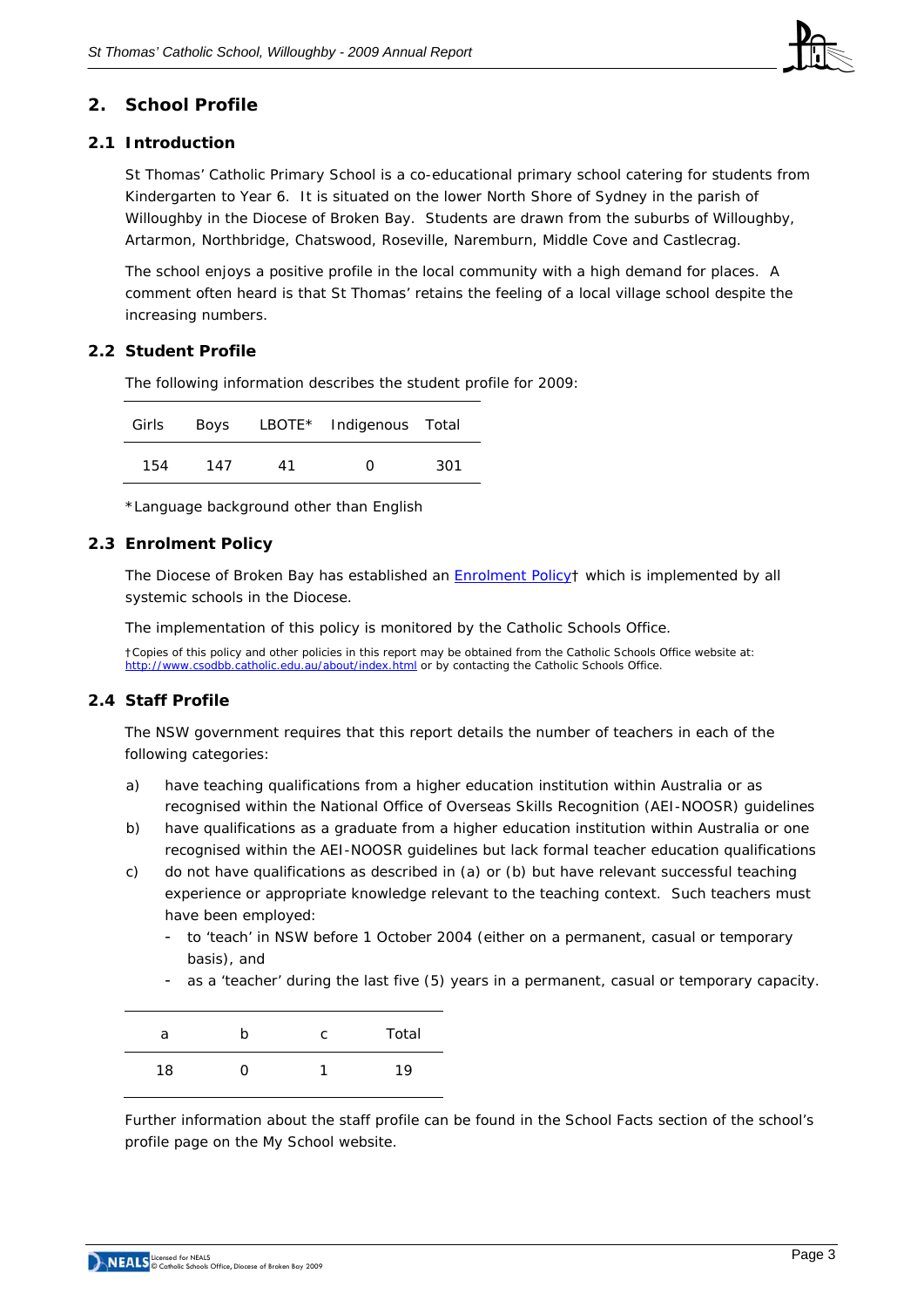

#### **2.5 Teacher Attendance and Retention Rates**

The average teacher attendance rate during 2009 was 93.1%. This figure does not include teachers on planned leave.

The teacher retention rate from 2008 to 2009 was 92.9%.

#### **2.6 Teacher Satisfaction**

While the high retention rate of teachers and their willingness to participate in professional learning indicates a high degree of teacher satisfaction, the physical layout of the school facilities has provided challenges through the year. Consequently the announcement of new building works, to start in 2010, was welcomed warmly. The introduction of interactive whiteboards in all classrooms from Year 1 to Year 6 provided stimulus for continued professional development and supported collegiality.

#### **2.7 Student Attendance**

| <b>YEAR</b>    | Average student attendance<br>rate (%) |  |  |  |
|----------------|----------------------------------------|--|--|--|
| K              | 95                                     |  |  |  |
| 1              | 97                                     |  |  |  |
| $\overline{2}$ | 95                                     |  |  |  |
| 3              | 98                                     |  |  |  |
| 4              | 94                                     |  |  |  |
| 5              | 98                                     |  |  |  |
| 6              | 93                                     |  |  |  |

The average student attendance rate for the whole school for 2009 was 96%.

**Management of non-attendance:** In order for students to reach their full potential it is of paramount importance that they attend school regularly. While it is the parents' legal responsibility under the Education Act to ensure that their children attend school regularly, our staff as part of their duty of care, monitor all absences and work in partnership with parents to support and promote the regular attendance of students. In doing so the school, under the leadership of the principal:

- provides a caring environment which fosters in students, a sense of wellbeing and belonging
- maintains accurate records of student attendance
- implements policies and procedures to monitor student attendance and to address nonattendance issues as and when they arise
- communicates to parents and students, the school's expectations with regard to student attendance and the consequences of not meeting these expectations
- recognises and rewards excellent and improved student attendance.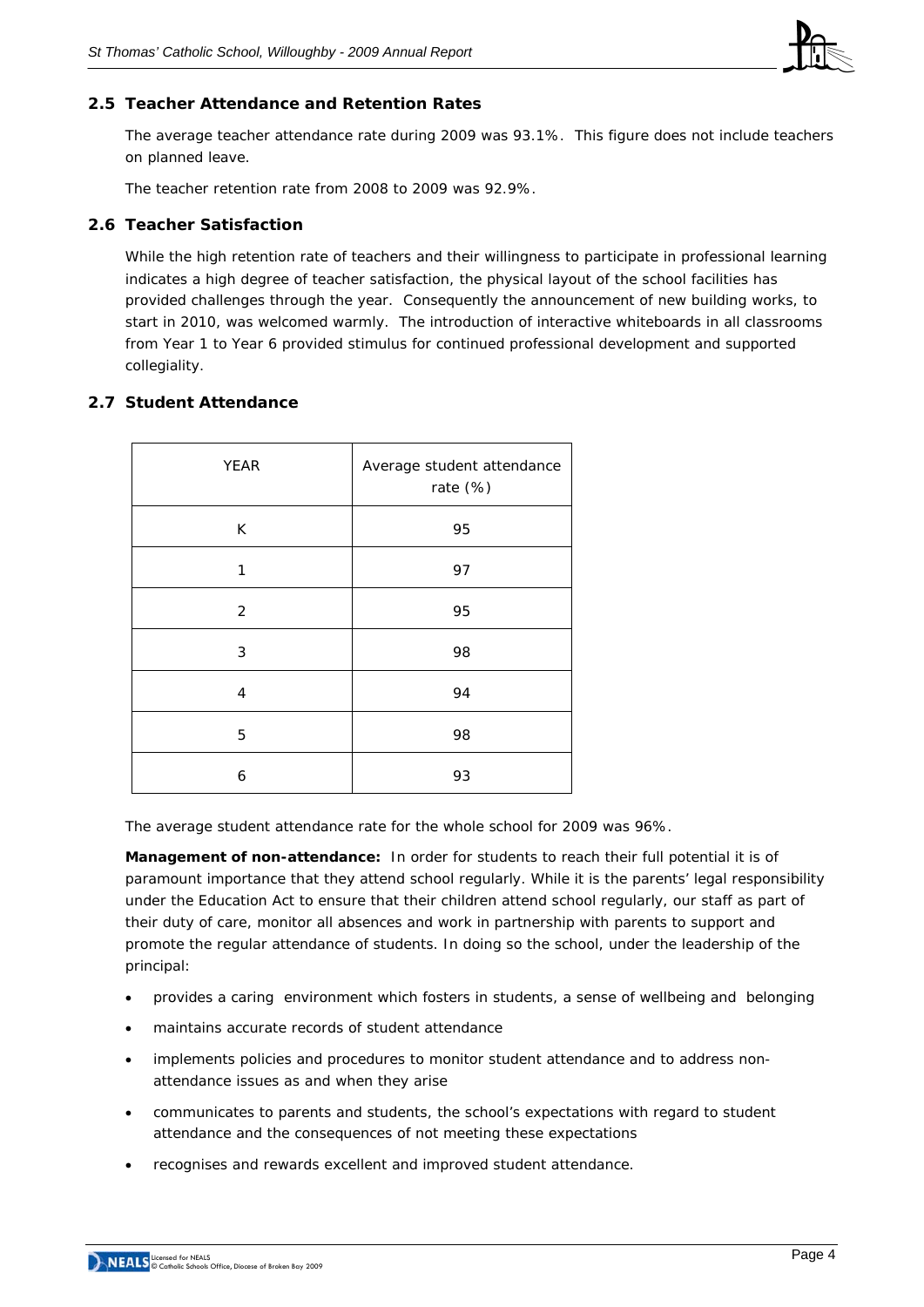

School attendance records also contain information regarding student absences including reasons for absence and documentation to substantiate reasons for absences. Teachers are required to monitor non attendance diligently on a student by student basis and to bring to the attention of the principal immediately any unexplained absences, non attendance of a chronic nature, or reasons for non attendance that cause concern. Matters of concern are referred to the principal, the Catholic Schools Office and the relevant Department of Education and Training officer where appropriate.

Where a student is not able to attend school for a prolonged period of time due to a medical condition or illness, the school in collaboration with parents provides resources to contribute to the student's continuum of learning where possible.

The Catholic Schools Office monitors each school's compliance with student attendance and management of non attendance on an annual basis as a minimum, as part of the system's School Review and Development processes.

#### **2.8 Student Satisfaction**

Observations and anecdotal evidence suggest that the students of St Thomas' enjoy coming to school and value their learning. Their sense of belonging is fostered by a committed parent body and evidenced by the high level of family participation in all school activities. While there have been some student inquiries about the need for particular rules generally related to uniform, student support for the school's Positive Behaviour for Learning approach to student management indicates their commitment to accepting responsibility for the climate and tone of the school.

The students have been excited by the new resources available to them, particularly the interactive whiteboards and the classroom laptops.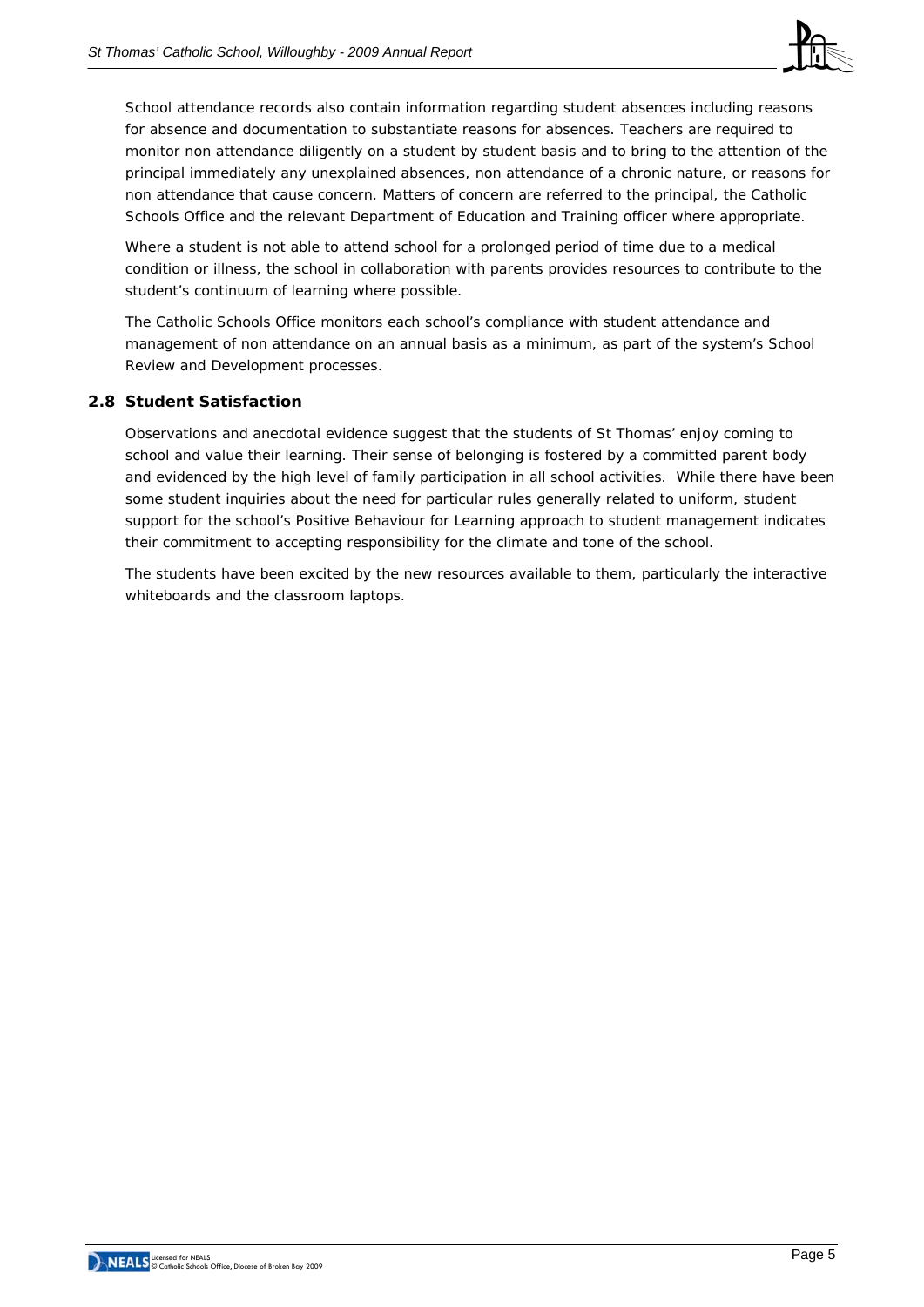

## **3. Catholic Life and Mission**

#### **3.1 Catholic Heritage**

The Sisters of St Joseph from Mount Street, North Sydney were the foundational teachers at St Thomas' Catholic Primary School. Their continued presence until 1979 gave the school a charism that has endured to the present day.

The Missionaries of the Sacred Heart initial formation community, which moved to Willoughby in 2005, continue to inspire and influence our school community. Their motto, 'May the Sacred Heart of Jesus be everywhere loved! Forever!', complements the tradition of the Sisters of St Joseph and has continued to enhance the strong partnership between school and parish.

#### **3.2 Religious Life of the School**

St Thomas' liturgies are rich in tradition and are enhanced by the full and active participation of the children from Kindergarten to Year 6. Throughout the year the whole school gathers to celebrate feast days and special events in the tradition of our faith, usually in a mass or a Liturgy of the Word. Each class has a turn to prepare one of these celebrations and to participate in a special way. The celebration of whole school masses and class masses throughout the year has provided an opportunity for each child to contribute meaningfully and respond to the call to Catholic discipleship.

The parish based Sacramental program is fully supported by the school, with many parents volunteering to lead groups.

The school prayer is recited each week at Monday morning assembly.

The parent community is supported through reflections each week in the school newsletter.

#### **3.3 The School in the Life of the Parish and the Diocese**

The beginning of the school year mass is held on a Sunday early in the school year. It is a joint celebration of school and parish communities which highlights the collaborative relationship between school and parish.

The school fostered parish community ties through regular participation at parish masses, and the availability of school facilities and resources have encouraged wider parish participation at events such as the E- Conference on St Luke.

The ordination of a new priest which took place in St Thomas' Church, Willoughby saw parish and school communities become involved in the preparations for the ordination and the celebrations which followed.

#### **3.4 Catholic Worldview**

As a Catholic school, St Thomas' seeks to strengthen a shared understanding of the central purpose of Catholic education- to build a community of disciples of Jesus. The school has maintained a commitment both within and beyond school life through involvement in the Eucharist and the traditions of the Church. Continued involvement in issues of social justice has highlighted the dignity of all and respect for human rights. A range of fundraising and educational awareness activities have supported such projects as Caritas Project Compassion, World Missions, The Bushfire Appeal and our local St Vincent de Paul.

#### **3.5 Professional Learning in Catholic Life and Mission**

The Diocese of Broken Bay has established a policy on the Professional Requirements for the [Accreditation of Teachers of Religious Education](http://www.cso.brokenbay.catholic.edu.au/resources/pdfs/Policy-Rqs_Accrd_Tchrs_RE.pdf) which is implemented by all systemic schools in the Diocese.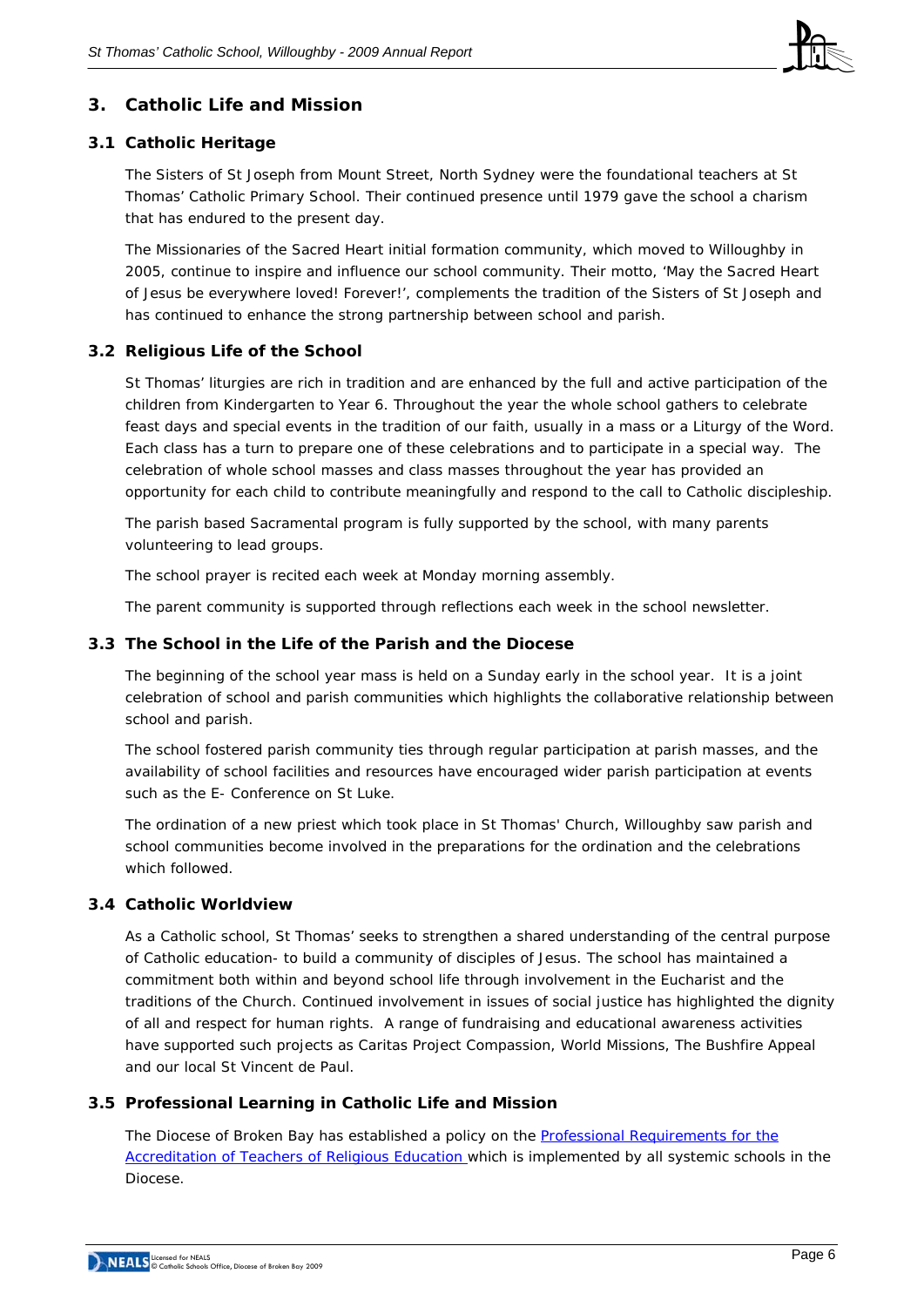

## **4. Pastoral Care**

#### **4.1 Diocesan Policies**

The Diocese of Broken Bay has established [Pastoral Care](http://www.cso.brokenbay.catholic.edu.au/resources/pdfs/Policy-Pastoral_Care_Oct05.pdf) and [Student Discipline](http://www.cso.brokenbay.catholic.edu.au/resources/pdfs/Policy_-_Student_Discipline_Policy_Oct05.pdf) Policies which are implemented by all schools in the Diocese.

The implementation of these policies is monitored by the Catholic Schools Office.

#### **4.2 School Implementation of Diocesan Policy**

Diocesan policies on Pastoral Care, Anti-Bullying and Anti-Harassment underpin all attention and responses to pastoral care issues at St Thomas'.

In 2009 the school continued to implement the Positive Behaviour for Learning (PBL) program through continued teaching of procedures to students, teachers and parents via staff meetings, newsletters, the establishment of the PBL committee and regular coaching sessions. An audit of practices in November confirmed the continuing successful implementation of the program.

#### **4.3 Pastoral Care of Families**

Both formal and informal support structures for families have been initiated where necessary throughout 2009. These have included referrals to individual counselling and group programs with a special focus (eg. Seasons For Growth, Rock and Water, Stop! Think! Do!),

Practical community help such as meal rosters, prayer circles, car pools, clothing and financial assistance has been coordinated by the designated Parents' and Friends' Pastoral Care Co-ordinator and the Principal. In some instances families were linked to other support agencies within the local community such as counsellors, paediatricians, psychologists and Centacare.

Parent Education programs on Effective Behaviour Management for Young Children, Cyber Bullying, Anti-Bullying Presentations, Supporting Your Child's Literacy Development have been well attended.

#### **4.4 Resolving Issues**

The Diocese of Broken Bay has established a [Complaints Handling Policy](http://www.cso.brokenbay.catholic.edu.au/resources/pdfs/Policy-Complaints_Handling.pdf) which is implemented by all schools in the Diocese.

The implementation of this policy is monitored by the Catholic Schools Office.

#### **4.5 Occupational Health and Safety**

Each school is required to implement and comply with the Diocesan School System Occupational Health and Safety Management System (OHSMS). This system reflects the current statutory requirements for OHS and complies with the Australian Standard for OHS Management Systems. The OHSMS adopted by the Catholic Schools Office for Broken Bay Systemic Schools has been designed to address general health, safety and welfare matters and also to take account of specific issues that apply to school communities. The management system supports the provision of a 'safe and supportive' environment for all students as well as taking into account the health, safety and welfare of staff, visitors and contractors to the school site.

Principals, in consultation with the relevant Catholic Schools Office personnel, are responsible for monitoring the school's compliance with OHS legislation and for the implementation of the management system in keeping with the Catholic Schools Office's Annual OHS Plan. External OHS system audits are conducted across a sample of schools each year to validate the implementation of the management system.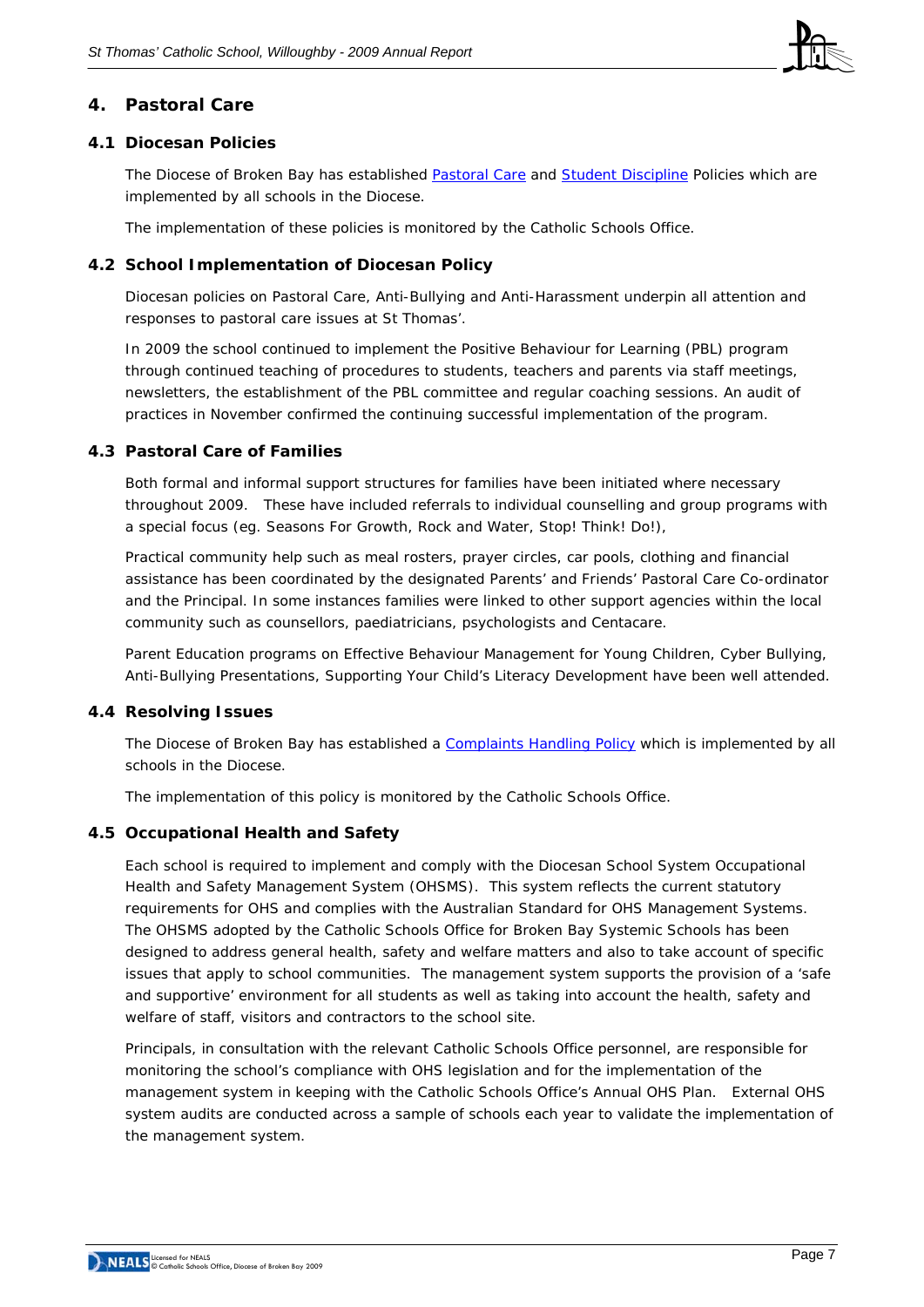

## **5. Excellence in Teaching and Learning**

#### **5.1 Quality Teaching and Learning**

The curriculum at St Thomas' is underpinned by the Religious Education Curriculum which is central to student learning. It is supported by a Positive Behaviour for Learning approach to student management.

In 2009 the focus for curriculum development was on mathematics with a visiting specialist regularly meeting with teachers and visiting their classrooms. This was supported by staff meetings which focussed on catering for gifted students in the area of mathematics.

The introduction of interactive whiteboards into all Year 1 to Year 6 classrooms had a significant impact on learning. Both students and teachers were keen to develop new skills and apply them to learning. Consequently the use of interactive whiteboards and the integration of technology into classrooms was the focus of significant professional development throughout the year.

#### **5.2 Student Achievement**

2009 was the second year of the National Assessment Program – Literacy and Numeracy. Several points should be noted:

- **In Year 3** students in Band 1 are working below the national minimum standard. Students in Band 2 are working at the national minimum standard. Students in Bands 3 – 6 are working above the national minimum standard.
- **In Year 5** students in Band 3 are working below the national minimum standard. Students in Band 4 are working at the national minimum standard. Students in Bands 5 – 8 are working above the national minimum standard.
- In the 2009 cohort, there were 53 students in Year 3 and 14 students in Year 5.
- Students who were exempted from any test were deemed not to have met the National Minimum Standard in that test area.

Detail on school performance is provided in the following tables. Band distributions and percentages of students achieving at or above the national minimum standard are outlined separately for Year 3 and Year 5. In Year 3, the highest band that a student can achieve is Band 6. In Year 5, the highest band that a student can achieve is Band 8.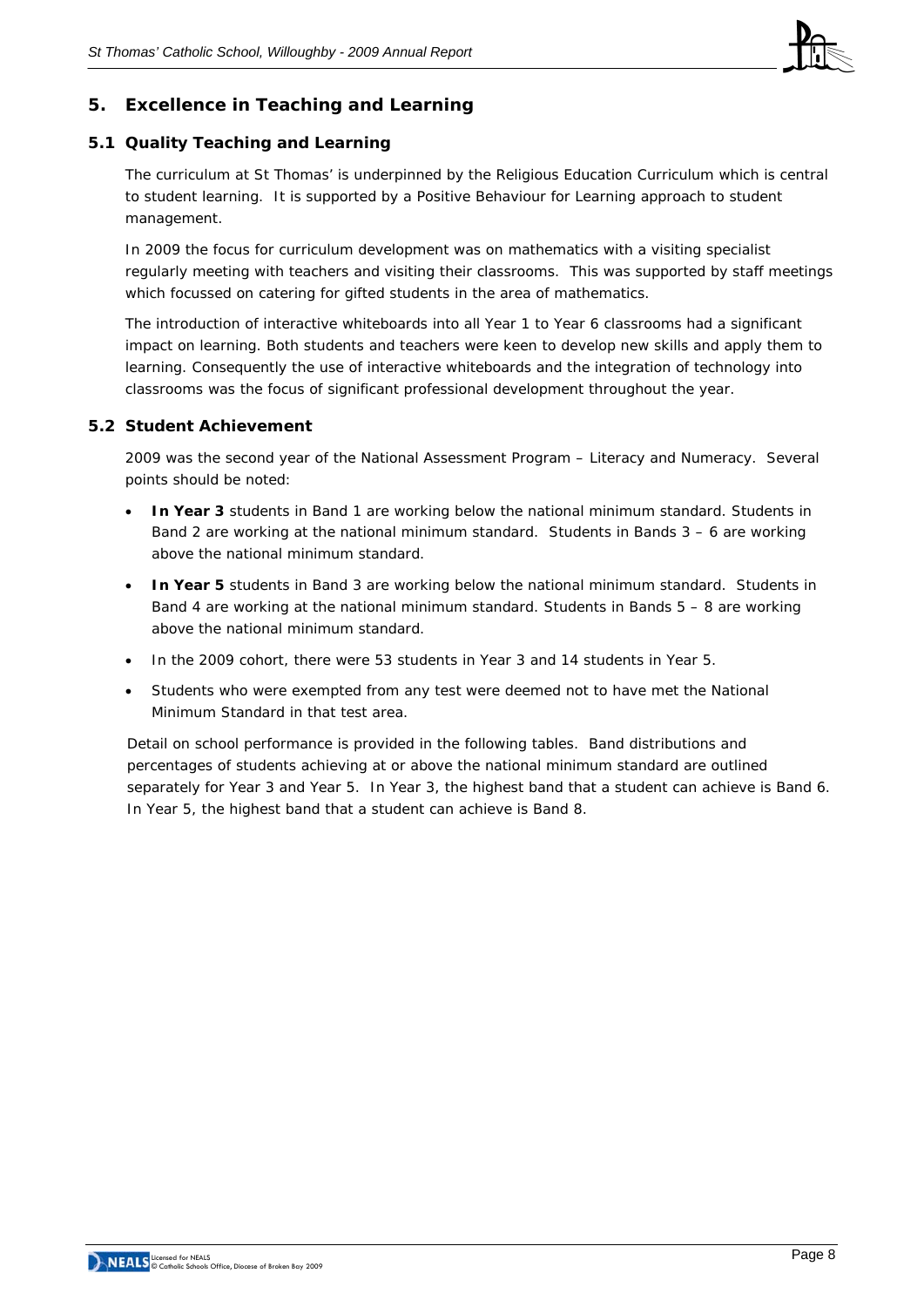

#### **Band Distributions (%) – Year 3**

|                    |      |          | <b>Band</b><br>1 | <b>Band</b><br>$\overline{2}$ | <b>Band</b><br>3 | <b>Band</b><br>4 | <b>Band</b><br>5 | <b>Band</b><br>$6 (+)$ | % at or<br>above<br>national<br>minimum |
|--------------------|------|----------|------------------|-------------------------------|------------------|------------------|------------------|------------------------|-----------------------------------------|
| Reading            | 2009 | School   | $\overline{2}$   | 8                             | 6                | 25               | 11               | 49                     | 98                                      |
|                    |      | State    | 3                | 9                             | 17               | 22               | 21               | 26                     | 96                                      |
|                    |      | National | $\overline{4}$   | 11                            | 18               | 23               | 20               | 22                     | 94                                      |
|                    | 2008 | School   | $\overline{2}$   | $\mathbf 0$                   | $\overline{7}$   | 11               | 39               | 41                     | 96                                      |
|                    |      | State    | 4                | 10                            | 17               | 24               | 23               | 21                     | 95                                      |
|                    |      | National | 6                | 12                            | 18               | 23               | 22               | 18                     | 93                                      |
| Writing            | 2009 | School   | $\mathbf 0$      | 0                             | $\overline{4}$   | 13               | 43               | 40                     | 100                                     |
|                    |      | State    | $\overline{2}$   | 5                             | 13               | 29               | 32               | 19                     | 97                                      |
|                    |      | National | 3                | 6                             | 15               | 30               | 29               | 16                     | 96                                      |
|                    | 2008 | School   | 2                | $\Omega$                      | 9                | $\overline{7}$   | 45               | 36                     | 96                                      |
|                    |      | State    | $\overline{2}$   | 5                             | 13               | 28               | 31               | 22                     | 98                                      |
|                    |      | National | 3                | 6                             | 16               | 29               | 27               | 17                     | 95                                      |
| <b>Spelling</b>    | 2009 | School   | $\mathbf 0$      | 2                             | 13               | 21               | 38               | 26                     | 100                                     |
|                    |      | State    | 4                | $\overline{7}$                | 16               | 24               | 23               | 25                     | 95                                      |
|                    |      | National | 6                | 9                             | 19               | 25               | 20               | 19                     | 92                                      |
|                    | 2008 | School   | 2                | 2                             | $\overline{7}$   | 23               | 36               | 30                     | 96                                      |
|                    |      | State    | 3                | $\overline{7}$                | 16               | 26               | 25               | 22                     | 96                                      |
|                    |      | National | 6                | 10                            | 19               | 26               | 22               | 16                     | 93                                      |
| Grammar &          | 2009 | School   | 2                | 4                             | 6                | 19               | 26               | 43                     | 98                                      |
| <b>Punctuation</b> |      | State    | 4                | 8                             | 13               | 21               | 24               | 30                     | 95                                      |
|                    |      | National | 6                | 9                             | 14               | 21               | 23               | 26                     | 93                                      |
|                    | 2008 | School   | $\mathbf 0$      | 5                             | 9                | 14               | 30               | 43                     | 100                                     |
|                    |      | State    | 4                | 9                             | 16               | 24               | 24               | 23                     | 95                                      |
|                    |      | National | $\overline{7}$   | 11                            | 17               | 23               | 21               | 19                     | 91                                      |
| <b>Numeracy</b>    | 2009 | School   | $\overline{2}$   | 6                             | 17               | 21               | 25               | 30                     | 98                                      |
|                    |      | State    | 3                | 10                            | 20               | 27               | 22               | 16                     | 96                                      |
|                    |      | National | $\overline{4}$   | 12                            | 23               | 27               | 20               | 12                     | 94                                      |
|                    | 2008 | School   | 2                | 2                             | 14               | 27               | 30               | 25                     | 98                                      |
|                    |      | State    | $\overline{2}$   | 9                             | 20               | 28               | 23               | 17                     | 97                                      |
|                    |      | National | 3                | 11                            | 23               | 28               | 21               | 12                     | 95                                      |

Consistent with past years, the performance of children at St Thomas' in Bands 5 and 6 was significantly higher than both the state and national results in all areas apart from Reading. A distinct increase in the proportion of students attaining Band 6 in Reading is to be celebrated. It should be noted that in Reading a larger than expected number of students achieved Band 4, subsequently reducing the number of students in Band 5. It is our aim to identify the cause of this and develop programs to remediate this situation for these students.

Professional development has been provided for all teachers focusing on Reading, especially the explicit teaching of comprehension through the use of the 3H strategy, reciprocal teaching and visualising and verbalising.

The whole school numeracy project has been refocussed this year to better meet student needs as identified through NAPLAN data from 2008 and 2009.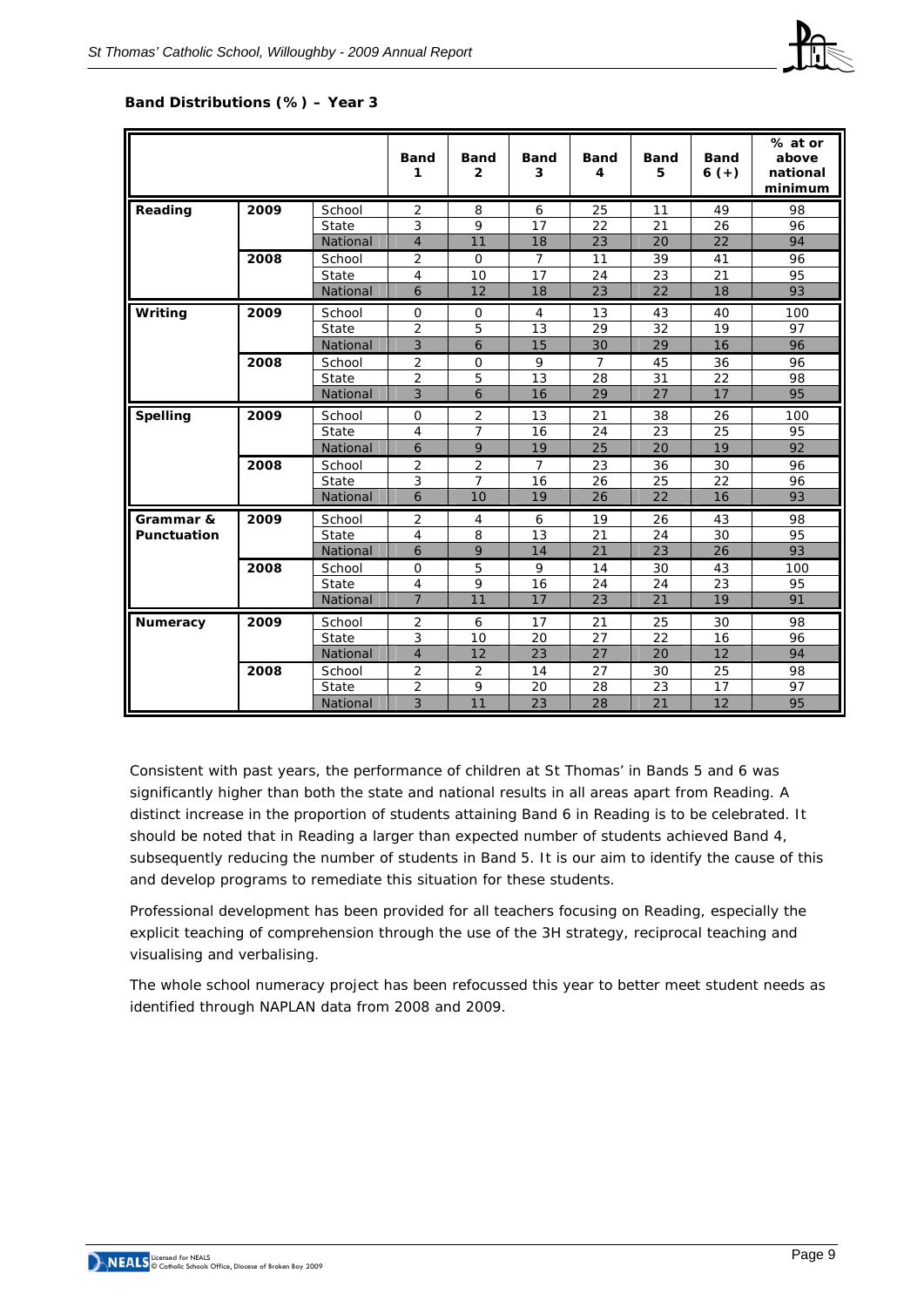

#### **Band Distributions (%) – Year 5**

|                    |      |          | <b>Band</b><br>$3(-)$ | Band<br>4      | <b>Band</b><br>5 | Band<br>6 | <b>Band</b><br>$\overline{7}$ | <b>Band</b><br>$8 (+)$ | % at or<br>above<br>national<br>minimum |
|--------------------|------|----------|-----------------------|----------------|------------------|-----------|-------------------------------|------------------------|-----------------------------------------|
| Reading            | 2009 | School   | $\mathbf 0$           | $\overline{7}$ | $\overline{7}$   | 57        | 21                            | 7                      | 100                                     |
|                    |      | State    | 5                     | 12             | 19               | 25        | 22                            | 15                     | 94                                      |
|                    |      | National | $\overline{7}$        | 13             | 21               | 25        | 21                            | 13                     | 92                                      |
|                    | 2008 | School   | $\mathbf 0$           | $\overline{4}$ | 17               | 52        | 9                             | 17                     | 100                                     |
|                    |      | State    | 6                     | 12             | 23               | 26        | 20                            | 12                     | 94                                      |
|                    |      | National | 8                     | 14             | 24               | 26        | 18                            | 9                      | 91                                      |
| Writing            | 2009 | School   | $\mathbf 0$           | $\mathbf 0$    | $\overline{7}$   | 36        | 29                            | 29                     | 100                                     |
|                    |      | State    | $\overline{4}$        | 10             | 26               | 33        | 19                            | 8                      | 95                                      |
|                    |      | National | 6                     | 12             | 27               | 31        | 17                            | $\overline{7}$         | 93                                      |
|                    | 2008 | School   | $\mathbf 0$           | $\Omega$       | $\mathbf 0$      | 43        | 43                            | 13                     | 100                                     |
|                    |      | State    | $\overline{4}$        | 10             | 24               | 31        | 20                            | 9                      | 95                                      |
|                    |      | National | 6                     | 12             | 25               | 29        | 18                            | 8                      | 92                                      |
| <b>Spelling</b>    | 2009 | School   | $\Omega$              | $\Omega$       | 14               | 36        | 43                            | $\overline{7}$         | 100                                     |
|                    |      | State    | 4                     | 10             | 22               | 26        | 21                            | 15                     | 95                                      |
|                    |      | National | 6                     | 13             | 26               | 26        | 18                            | 10                     | 92                                      |
|                    | 2008 | School   | $\Omega$              | $\Omega$       | 30               | 22        | 35                            | 13                     | 100                                     |
|                    |      | State    | 5                     | 10             | 22               | 29        | 22                            | 12                     | 95                                      |
|                    |      | National | $\overline{7}$        | 13             | 25               | 28        | 18                            | 8                      | 92                                      |
| Grammar &          | 2009 | School   | 0                     | $\mathbf 0$    | $\Omega$         | 29        | 36                            | 36                     | 100                                     |
| <b>Punctuation</b> |      | State    | 5                     | 10             | 18               | 25        | 22                            | 19                     | 94                                      |
|                    |      | National | 6                     | 11             | 20               | 26        | 21                            | 15                     | 92                                      |
|                    | 2008 | School   | 0                     | $\overline{4}$ | 13               | 26        | 22                            | 35                     | 100                                     |
|                    |      | State    | 5                     | 10             | 20               | 26        | 21                            | 16                     | 94                                      |
|                    |      | National | $\overline{7}$        | 11             | 21               | 26        | 20                            | 13                     | 91                                      |
| <b>Numeracy</b>    | 2009 | School   | $\mathbf 0$           | $\mathbf 0$    | $\overline{7}$   | 36        | 43                            | 14                     | 100                                     |
|                    |      | State    | 3                     | 11             | 24               | 28        | 19                            | 14                     | 96                                      |
|                    |      | National | $\overline{4}$        | 14             | 27               | 28        | 17                            | 8                      | 94                                      |
|                    | 2008 | School   | 0                     | 9              | 13               | 43        | 26                            | 9                      | 100                                     |
|                    |      | State    | 5                     | 15             | 26               | 26        | 17                            | 10                     | 94                                      |
|                    |      | National | 6                     | 17             | 29               | 26        | 14                            | $\overline{7}$         | 93                                      |

Consistent with past years the performance of children at St Thomas' in Bands 7 and 8 was significantly higher than both the state and national scores. A distinct increase in the proportion of students attaining Bands 7 and 8 in Numeracy is to be celebrated. It should be noted that in Reading a larger than expected number of students achieved Band 6 which reduced the number of students in Band 7 and 8. It is our aim to identify the cause of this and develop programs to remediate this situation for these and future students.

All Year 5 students achieved at or above the national minimum in all test areas.

Professional development has been provided for all teachers focussing on Reading, especially the explicit teaching of comprehension through the use of the 3H strategy, reciprocal teaching and visualising and verbalising.

Despite a solid performance in Year 5 numeracy the whole school numeracy project has been refocussed this year to better meet the needs as identified through analysis of past NAPLAN data.

#### **5.3 Extracurricular Activities**

Teaching and learning at St Thomas' is supported by a number of outside the classroom events. These include debating, public speaking, sporting events, and a variety of school based lunchtime clubs.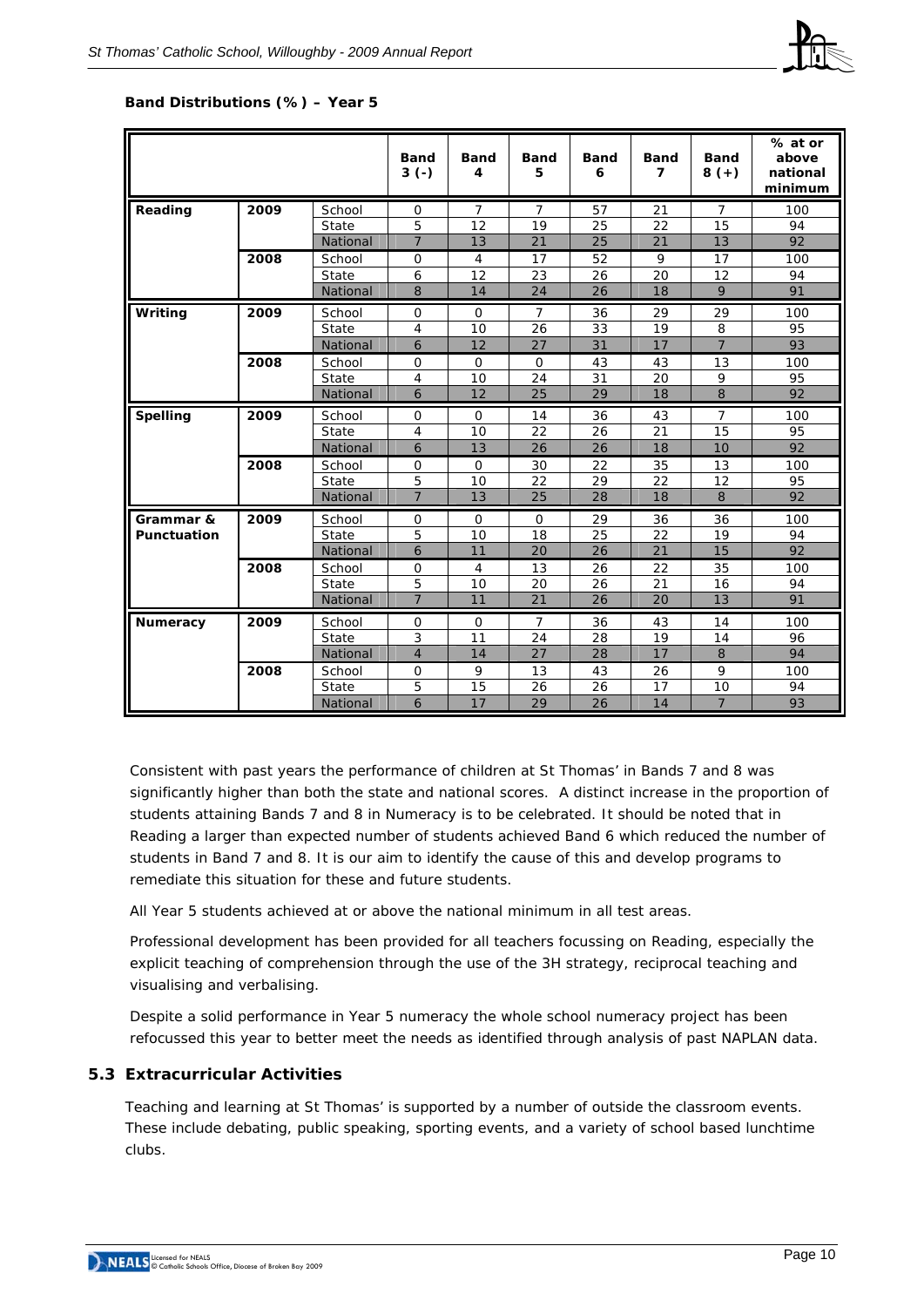

#### **5.4 Professional Learning**

Teachers at St Thomas' are committed to preparing students for the 21<sup>st</sup> century. With this focus they have attended courses in Leading School Wide Change, Boys' Education and Positive Behaviour for Learning (PBL). An integrated inquiry-based approach to curriculum continues to support the latest research in providing outcomes.

Professional learning in 2009 has been embedded in mathematics.

Consultants have presented an alternate approach to differentiation and led teachers in reflecting on their current practice and pedagogy.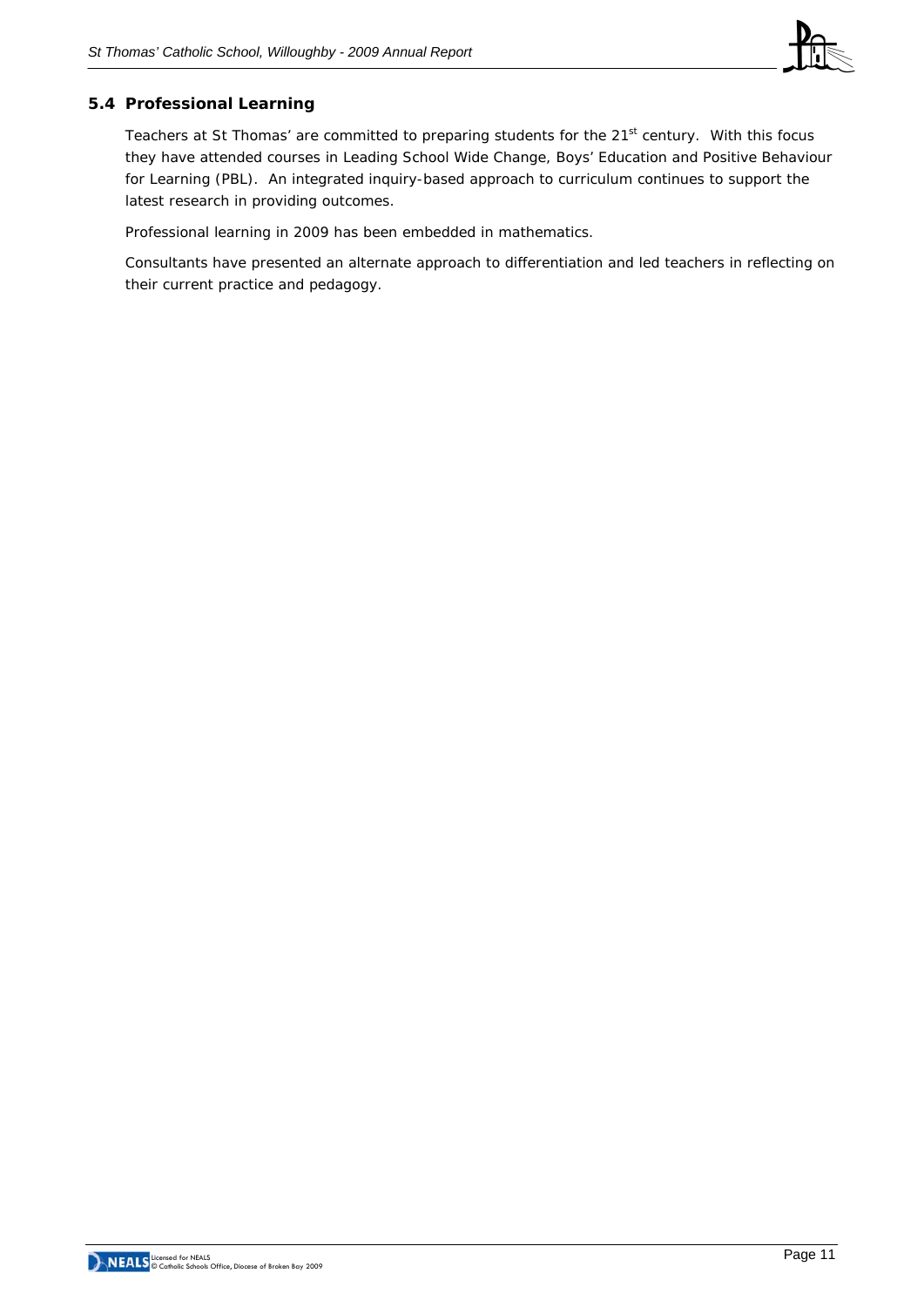

## **6. Strategic Initiatives**

#### **6.1 2009 Priorities and Achievements**

A number of significant planned priorities were achieved in 2009.

The installation of interactive whiteboards in ten classrooms and the purchase of a portable interactive whiteboard provided a focus for professional development during the first part of the year. Continued professional learning in the current use of ICLT to support teaching and learning was available to staff throughout the year. This was facilitated through specialist trainers/ consultants, CSO personnel, and the school's ICLT specialist teacher.

The school webpage was officially launched in mid June. This complements the intranet Parent Page on CEnet which is only accessible by password.

In Term 3 the engagement of a mathematics specialist re-energised professional development in the area of programming and differentiation for learning in mathematics, using the data provided by the NAPLAN results.

Further development of the play equipment was carried out at the beginning of the year.

Throughout 2009 parent workshops were held to enhance understanding of contemporary educational practices. These included afternoon and evening sessions on teaching literacy in the classroom, interactive whiteboard demonstrations, and Positive Behaviour for Learning policy and implementation procedures.

#### **6.2 2010 Priorities and Challenges**

Priorities for 2010 include:

- continuing development of mathematics programming to implement consistent approach to teaching and learning which has at its foundation the achievement of appropriate mathematical growth points by all children
- developing a consistent approach to Religious Education programming which makes explicit desired outcomes for students through high quality, rigorous assessment tasks
- continued development in integrating technology into the classroom, in particular interactive whiteboards and the use of Web 2.0 technologies.
- reviewing the school K-6 literacy plan to identify and meet the needs for professional development of staff in order to facilitate consistent implementation.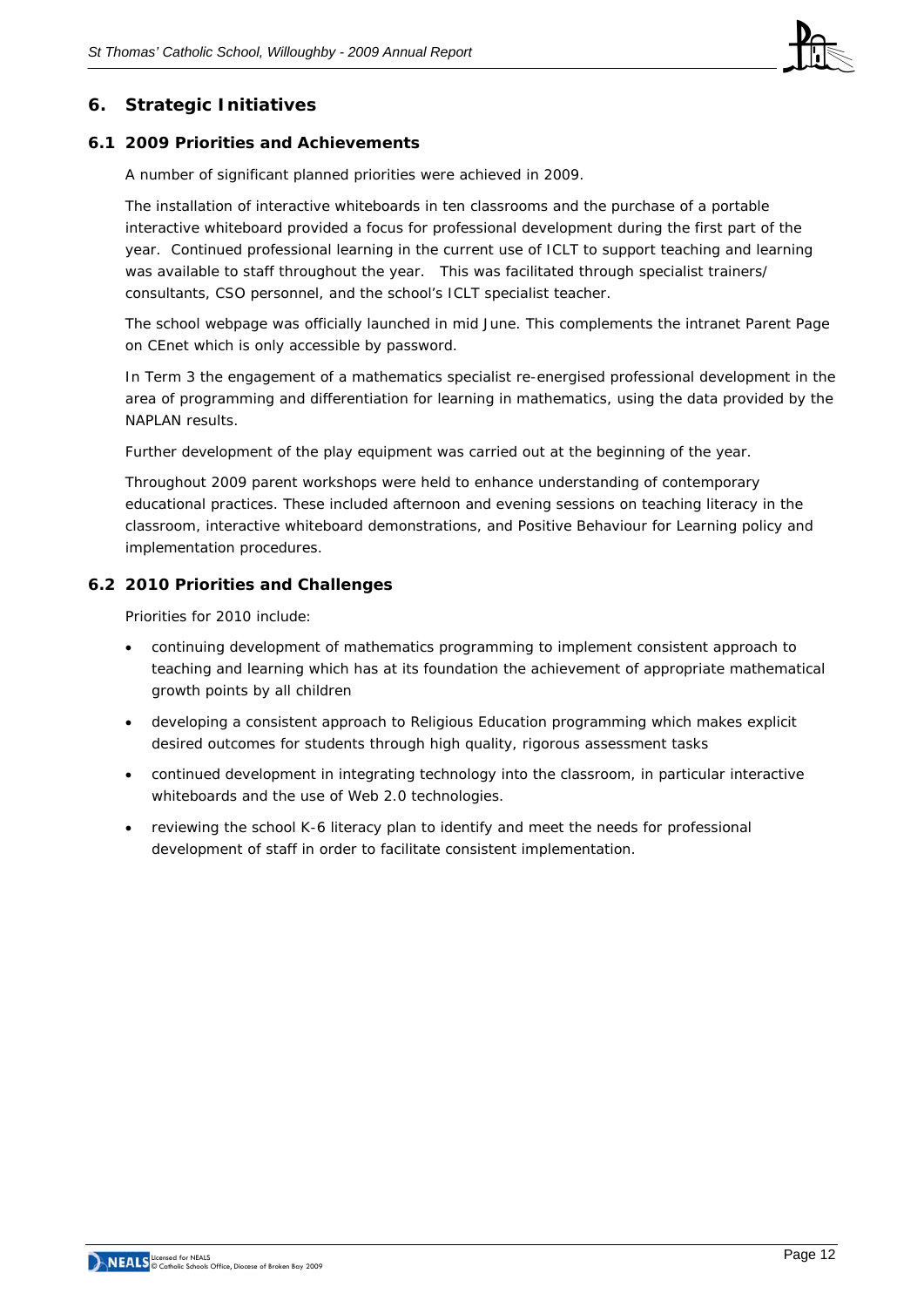

## **7. Parent Participation**

#### **7.1 Introduction**

Parents are the first educators of children and this special role is acknowledged by the school as we build on the work of parents. There is a long tradition of parent involvement in the school community at St Thomas' and this is supported by frequent communication between staff and parents, both formally and informally.

Throughout 2009 parents gave generously of their time to support school initiatives, run functions, and assist teachers.

The P&F worked tirelessly to support the principal and the staff, organising a number of functions to encourage community building, including the annual Art and Craft Show which is the major fundraising event for the school.

Additional information can be found on our website at [http://www.stwdbb.catholic.edu.au](http://www.stwdbb.catholic.edu.au/)

#### **7.2 Parent Satisfaction**

From discussions and informal feedback it is evident that the St Thomas' parents value the cohesive and caring school community where clear boundaries are understood and shared. They have confidence in the leadership of the school and the quality of the teaching and learning.

In 2009 the limitations of available play space was a concern for a number of parents. This matter was discussed thoroughly and arrangements made with the local council for the school to use two large, green lawn areas nearby for lunchtime play in 2010.